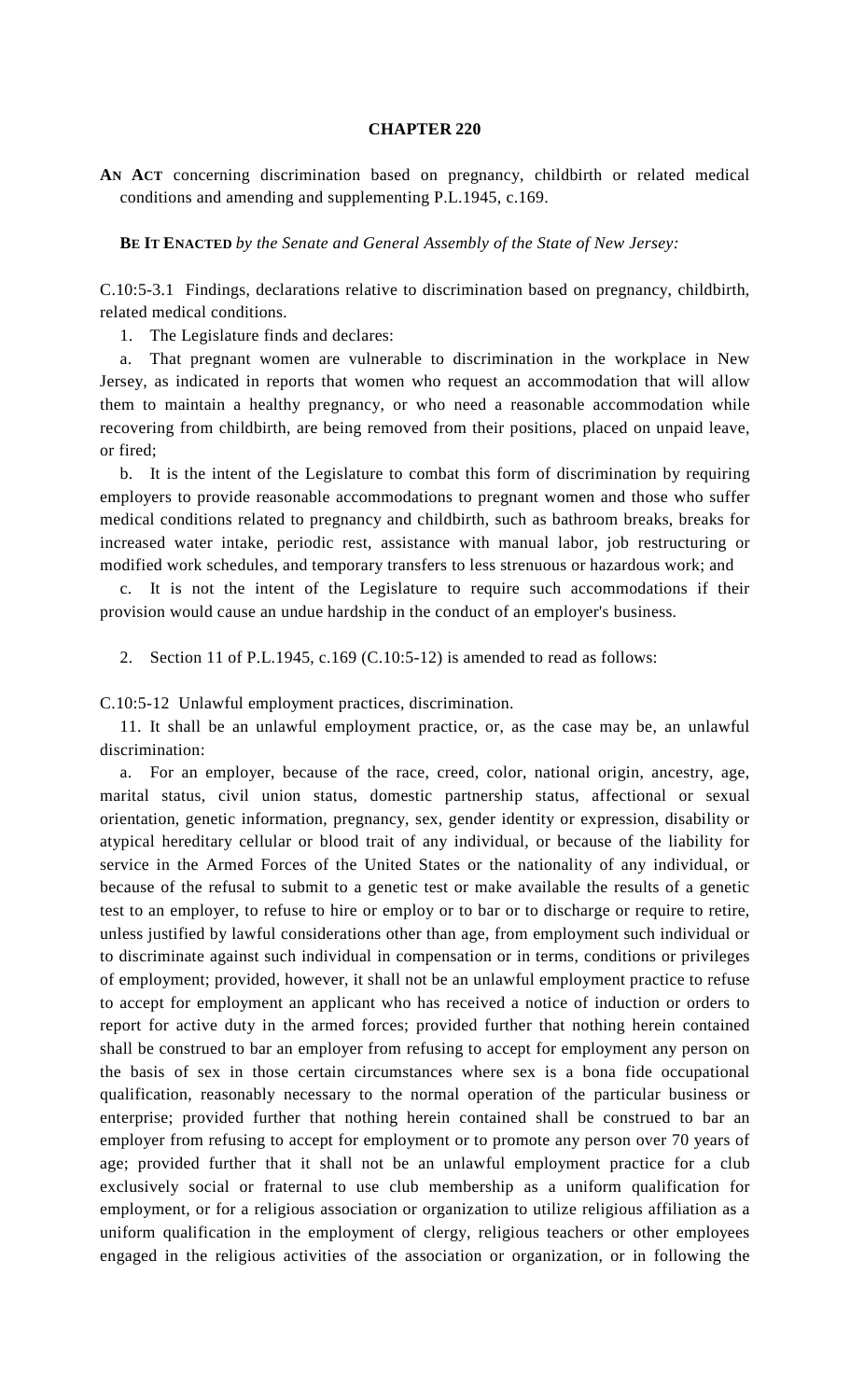2

tenets of its religion in establishing and utilizing criteria for employment of an employee; provided further, that it shall not be an unlawful employment practice to require the retirement of any employee who, for the two-year period immediately before retirement, is employed in a bona fide executive or a high policy-making position, if that employee is entitled to an immediate non-forfeitable annual retirement benefit from a pension, profit sharing, savings or deferred retirement plan, or any combination of those plans, of the employer of that employee which equals in the aggregate at least \$27,000.00; and provided further that an employer may restrict employment to citizens of the United States where such restriction is required by federal law or is otherwise necessary to protect the national interest.

 The provisions of subsections a. and b. of section 57 of P.L.2003, c.246 (C.34:11A-20), and the provisions of section 58 of P.L.2003, c.246 (C.26:8A-11), shall not be deemed to be an unlawful discrimination under P.L.1945, c.169 (C.10:5-1 et seq.).

 For the purposes of this subsection, a "bona fide executive" is a top level employee who exercises substantial executive authority over a significant number of employees and a large volume of business. A "high policy-making position" is a position in which a person plays a significant role in developing policy and in recommending the implementation thereof.

 b. For a labor organization, because of the race, creed, color, national origin, ancestry, age, marital status, civil union status, domestic partnership status, affectional or sexual orientation, gender identity or expression, disability, pregnancy, or sex of any individual, or because of the liability for service in the Armed Forces of the United States or nationality of any individual, to exclude or to expel from its membership such individual or to discriminate in any way against any of its members, against any applicant for, or individual included in, any apprentice or other training program or against any employer or any individual employed by an employer; provided, however, that nothing herein contained shall be construed to bar a labor organization from excluding from its apprentice or other training programs any person on the basis of sex in those certain circumstances where sex is a bona fide occupational qualification reasonably necessary to the normal operation of the particular apprentice or other training program.

 c. For any employer or employment agency to print or circulate or cause to be printed or circulated any statement, advertisement or publication, or to use any form of application for employment, or to make an inquiry in connection with prospective employment, which expresses, directly or indirectly, any limitation, specification or discrimination as to race, creed, color, national origin, ancestry, age, marital status, civil union status, domestic partnership status, affectional or sexual orientation, gender identity or expression, disability, nationality, pregnancy, or sex or liability of any applicant for employment for service in the Armed Forces of the United States, or any intent to make any such limitation, specification or discrimination, unless based upon a bona fide occupational qualification.

 d. For any person to take reprisals against any person because that person has opposed any practices or acts forbidden under this act or because that person has filed a complaint, testified or assisted in any proceeding under this act or to coerce, intimidate, threaten or interfere with any person in the exercise or enjoyment of, or on account of that person having aided or encouraged any other person in the exercise or enjoyment of, any right granted or protected by this act.

 e. For any person, whether an employer or an employee or not, to aid, abet, incite, compel or coerce the doing of any of the acts forbidden under this act, or to attempt to do so.

 f. (1) For any owner, lessee, proprietor, manager, superintendent, agent, or employee of any place of public accommodation directly or indirectly to refuse, withhold from or deny to any person any of the accommodations, advantages, facilities or privileges thereof, or to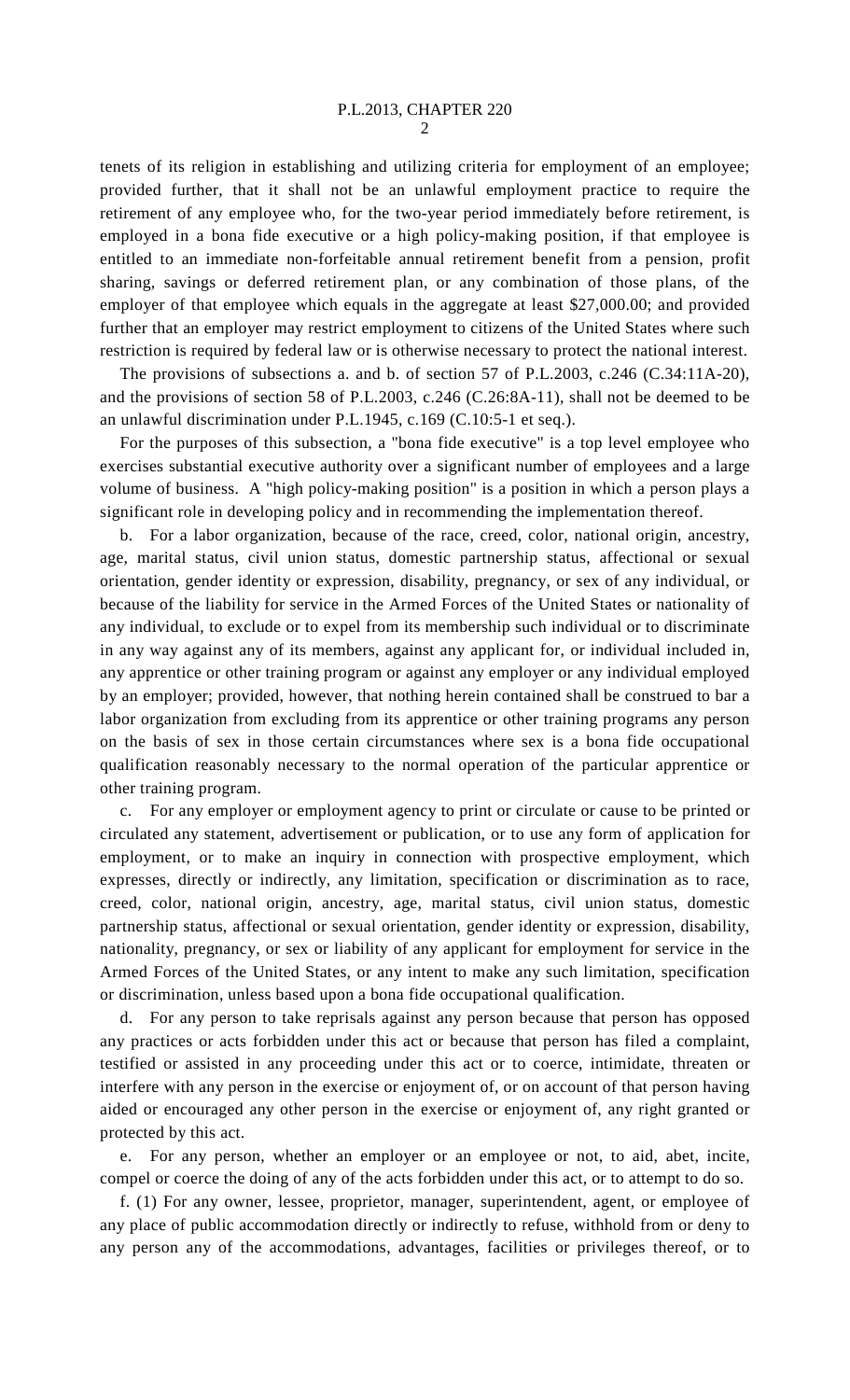3

discriminate against any person in the furnishing thereof, or directly or indirectly to publish, circulate, issue, display, post or mail any written or printed communication, notice, or advertisement to the effect that any of the accommodations, advantages, facilities, or privileges of any such place will be refused, withheld from, or denied to any person on account of the race, creed, color, national origin, ancestry, marital status, civil union status, domestic partnership status, pregnancy, sex, gender identity or expression, affectional or sexual orientation, disability or nationality of such person, or that the patronage or custom thereat of any person of any particular race, creed, color, national origin, ancestry, marital status, civil union status, domestic partnership status, pregnancy status, sex, gender identity or expression, affectional or sexual orientation, disability or nationality is unwelcome, objectionable or not acceptable, desired or solicited, and the production of any such written or printed communication, notice or advertisement, purporting to relate to any such place and to be made by any owner, lessee, proprietor, superintendent or manager thereof, shall be presumptive evidence in any action that the same was authorized by such person; provided, however, that nothing contained herein shall be construed to bar any place of public accommodation which is in its nature reasonably restricted exclusively to individuals of one sex, and which shall include but not be limited to any summer camp, day camp, or resort camp, bathhouse, dressing room, swimming pool, gymnasium, comfort station, dispensary, clinic or hospital, or school or educational institution which is restricted exclusively to individuals of one sex, provided individuals shall be admitted based on their gender identity or expression, from refusing, withholding from or denying to any individual of the opposite sex any of the accommodations, advantages, facilities or privileges thereof on the basis of sex; provided further, that the foregoing limitation shall not apply to any restaurant as defined in R.S.33:1-1 or place where alcoholic beverages are served.

 (2) Notwithstanding the definition of "a place of public accommodation" as set forth in subsection l. of section 5 of P.L.1945, c.169 (C.10:5-5), for any owner, lessee, proprietor, manager, superintendent, agent, or employee of any private club or association to directly or indirectly refuse, withhold from or deny to any individual who has been accepted as a club member and has contracted for or is otherwise entitled to full club membership any of the accommodations, advantages, facilities or privileges thereof, or to discriminate against any member in the furnishing thereof on account of the race, creed, color, national origin, ancestry, marital status, civil union status, domestic partnership status, pregnancy, sex, gender identity, or expression, affectional or sexual orientation, disability or nationality of such person.

 In addition to the penalties otherwise provided for a violation of P.L.1945, c.169 (C.10:5- 1 et seq.), if the violator of paragraph (2) of subsection f. of this section is the holder of an alcoholic beverage license issued under the provisions of R.S.33:1-12 for that private club or association, the matter shall be referred to the Director of the Division of Alcoholic Beverage Control who shall impose an appropriate penalty in accordance with the procedures set forth in R.S.33:1-31.

 g. For any person, including but not limited to, any owner, lessee, sublessee, assignee or managing agent of, or other person having the right of ownership or possession of or the right to sell, rent, lease, assign, or sublease any real property or part or portion thereof, or any agent or employee of any of these:

 (1) To refuse to sell, rent, lease, assign, or sublease or otherwise to deny to or withhold from any person or group of persons any real property or part or portion thereof because of race, creed, color, national origin, ancestry, marital status, civil union status, domestic partnership status, pregnancy, sex, gender identity or expression, affectional or sexual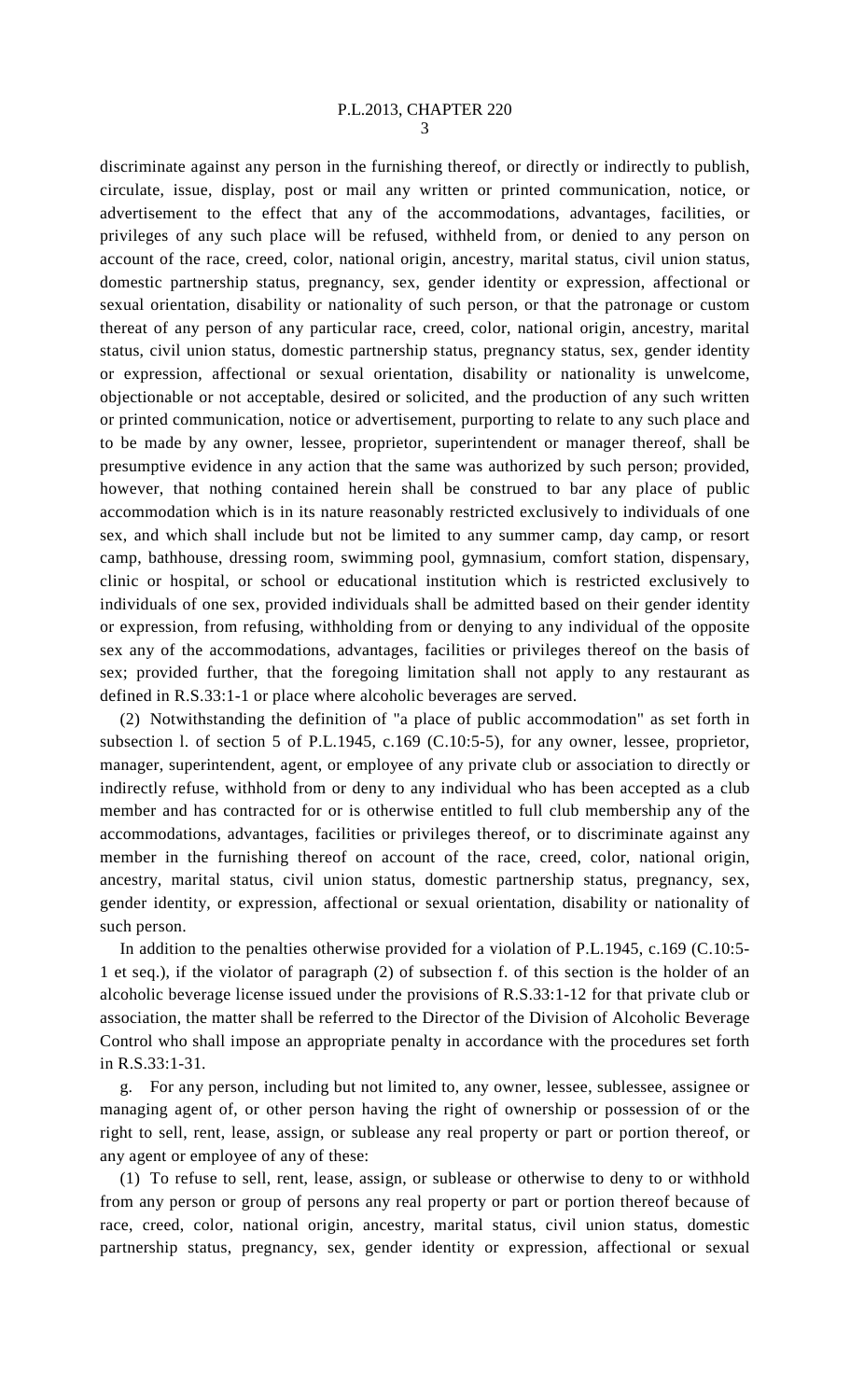orientation, familial status, disability, nationality, or source of lawful income used for rental or mortgage payments;

 (2) To discriminate against any person or group of persons because of race, creed, color, national origin, ancestry, marital status, civil union status, domestic partnership status, pregnancy, sex, gender identity or expression, affectional or sexual orientation, familial status, disability, nationality or source of lawful income used for rental or mortgage payments in the terms, conditions or privileges of the sale, rental or lease of any real property or part or portion thereof or in the furnishing of facilities or services in connection therewith;

 (3) To print, publish, circulate, issue, display, post or mail, or cause to be printed, published, circulated, issued, displayed, posted or mailed any statement, advertisement, publication or sign, or to use any form of application for the purchase, rental, lease, assignment or sublease of any real property or part or portion thereof, or to make any record or inquiry in connection with the prospective purchase, rental, lease, assignment, or sublease of any real property, or part or portion thereof which expresses, directly or indirectly, any limitation, specification or discrimination as to race, creed, color, national origin, ancestry, marital status, civil union status, domestic partnership status, pregnancy, sex, gender identity, or expression, affectional or sexual orientation, familial status, disability, nationality, or source of lawful income used for rental or mortgage payments, or any intent to make any such limitation, specification or discrimination, and the production of any such statement, advertisement, publicity, sign, form of application, record, or inquiry purporting to be made by any such person shall be presumptive evidence in any action that the same was authorized by such person; provided, however, that nothing contained in this subsection shall be construed to bar any person from refusing to sell, rent, lease, assign or sublease or from advertising or recording a qualification as to sex for any room, apartment, flat in a dwelling or residential facility which is planned exclusively for and occupied by individuals of one sex to any individual of the exclusively opposite sex on the basis of sex provided individuals shall be qualified based on their gender identity or expression;

 (4) To refuse to sell, rent, lease, assign, or sublease or otherwise to deny to or withhold from any person or group of persons any real property or part or portion thereof because of the source of any lawful income received by the person or the source of any lawful rent payment to be paid for the real property; or

 (5) To refuse to rent or lease any real property to another person because that person's family includes children under 18 years of age, or to make an agreement, rental or lease of any real property which provides that the agreement, rental or lease shall be rendered null and void upon the birth of a child. This paragraph shall not apply to housing for older persons as defined in subsection mm. of section 5 of P.L.1945, c.169 (C.10:5-5).

 h. For any person, including but not limited to, any real estate broker, real estate salesperson, or employee or agent thereof:

 (1) To refuse to sell, rent, assign, lease or sublease, or offer for sale, rental, lease, assignment, or sublease any real property or part or portion thereof to any person or group of persons or to refuse to negotiate for the sale, rental, lease, assignment, or sublease of any real property or part or portion thereof to any person or group of persons because of race, creed, color, national origin, ancestry, marital status, civil union status, domestic partnership status, familial status, pregnancy, sex, gender identity or expression, affectional or sexual orientation, disability, nationality, or source of lawful income used for rental or mortgage payments, or to represent that any real property or portion thereof is not available for inspection, sale, rental, lease, assignment, or sublease when in fact it is so available, or otherwise to deny or withhold any real property or any part or portion of facilities thereof to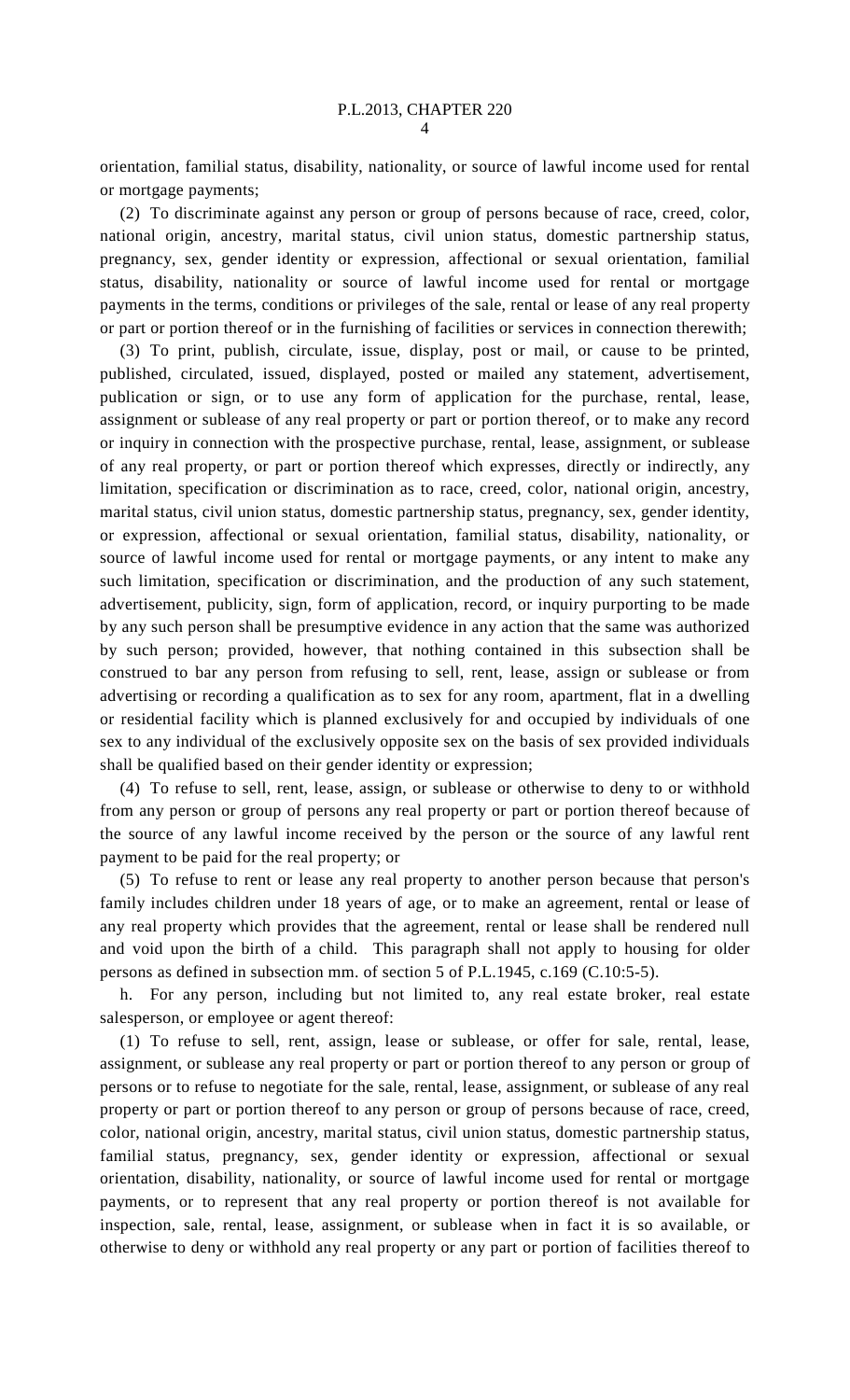or from any person or group of persons because of race, creed, color, national origin, ancestry, marital status, civil union status, domestic partnership status, familial status, pregnancy, sex, gender identity or expression, affectional or sexual orientation, disability or nationality;

 (2) To discriminate against any person because of race, creed, color, national origin, ancestry, marital status, civil union status, domestic partnership status, familial status, pregnancy, sex, gender identity or expression, affectional or sexual orientation, disability, nationality, or source of lawful income used for rental or mortgage payments in the terms, conditions or privileges of the sale, rental, lease, assignment or sublease of any real property or part or portion thereof or in the furnishing of facilities or services in connection therewith;

 (3) To print, publish, circulate, issue, display, post, or mail, or cause to be printed, published, circulated, issued, displayed, posted or mailed any statement, advertisement, publication or sign, or to use any form of application for the purchase, rental, lease, assignment, or sublease of any real property or part or portion thereof or to make any record or inquiry in connection with the prospective purchase, rental, lease, assignment, or sublease of any real property or part or portion thereof which expresses, directly or indirectly, any limitation, specification or discrimination as to race, creed, color, national origin, ancestry, marital status, civil union status, domestic partnership status, familial status, pregnancy, sex, gender identity or expression, affectional or sexual orientation, disability, nationality, or source of lawful income used for rental or mortgage payments or any intent to make any such limitation, specification or discrimination, and the production of any such statement, advertisement, publicity, sign, form of application, record, or inquiry purporting to be made by any such person shall be presumptive evidence in any action that the same was authorized by such person; provided, however, that nothing contained in this subsection h., shall be construed to bar any person from refusing to sell, rent, lease, assign or sublease or from advertising or recording a qualification as to sex for any room, apartment, flat in a dwelling or residential facility which is planned exclusively for and occupied exclusively by individuals of one sex to any individual of the opposite sex on the basis of sex, provided individuals shall be qualified based on their gender identity or expression;

 (4) To refuse to sell, rent, lease, assign, or sublease or otherwise to deny to or withhold from any person or group of persons any real property or part or portion thereof because of the source of any lawful income received by the person or the source of any lawful rent payment to be paid for the real property; or

 (5) To refuse to rent or lease any real property to another person because that person's family includes children under 18 years of age, or to make an agreement, rental or lease of any real property which provides that the agreement, rental or lease shall be rendered null and void upon the birth of a child. This paragraph shall not apply to housing for older persons as defined in subsection mm. of section 5 of P.L.1945, c.169 (C.10:5-5).

 i. For any person, bank, banking organization, mortgage company, insurance company or other financial institution, lender or credit institution involved in the making or purchasing of any loan or extension of credit, for whatever purpose, whether secured by residential real estate or not, including but not limited to financial assistance for the purchase, acquisition, construction, rehabilitation, repair or maintenance of any real property or part or portion thereof or any agent or employee thereof:

 (1) To discriminate against any person or group of persons because of race, creed, color, national origin, ancestry, marital status, civil union status, domestic partnership status, pregnancy, sex, gender identity or expression, affectional or sexual orientation, disability, familial status or nationality, in the granting, withholding, extending, modifying, renewing,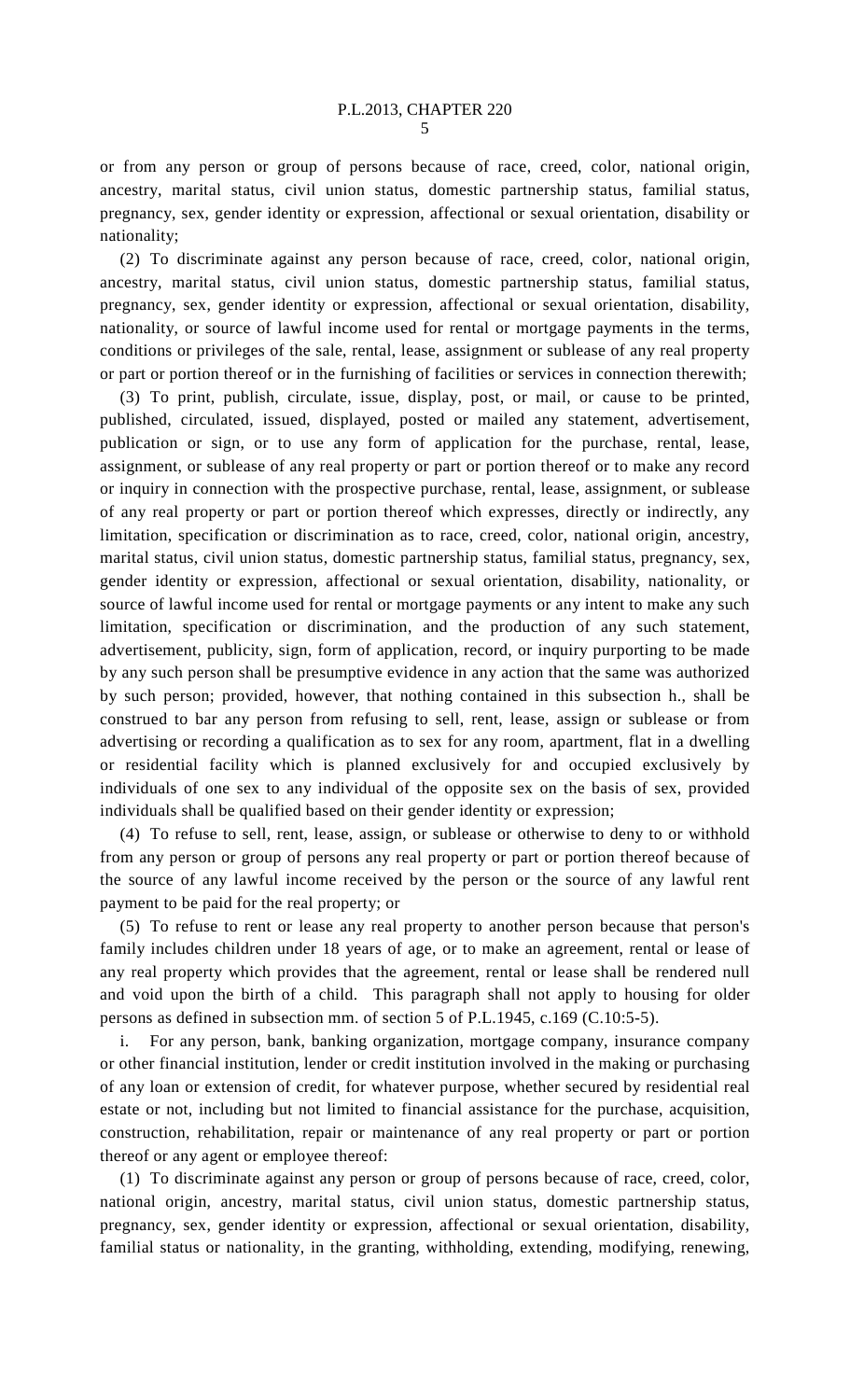or purchasing, or in the fixing of the rates, terms, conditions or provisions of any such loan, extension of credit or financial assistance or purchase thereof or in the extension of services in connection therewith;

 (2) To use any form of application for such loan, extension of credit or financial assistance or to make record or inquiry in connection with applications for any such loan, extension of credit or financial assistance which expresses, directly or indirectly, any limitation, specification or discrimination as to race, creed, color, national origin, ancestry, marital status, civil union status, domestic partnership status, pregnancy, sex, gender identity or expression, affectional or sexual orientation, disability, familial status or nationality or any intent to make any such limitation, specification or discrimination; unless otherwise required by law or regulation to retain or use such information;

(3) (Deleted by amendment, P.L.2003, c.180).

 (4) To discriminate against any person or group of persons because of the source of any lawful income received by the person or the source of any lawful rent payment to be paid for the real property; or

 (5) To discriminate against any person or group of persons because that person's family includes children under 18 years of age, or to make an agreement or mortgage which provides that the agreement or mortgage shall be rendered null and void upon the birth of a child. This paragraph shall not apply to housing for older persons as defined in subsection mm. of section 5 of P.L.1945, c.169 (C.10:5-5).

 j. For any person whose activities are included within the scope of this act to refuse to post or display such notices concerning the rights or responsibilities of persons affected by this act as the Attorney General may by regulation require.

 k. For any real estate broker, real estate salesperson or employee or agent thereof or any other individual, corporation, partnership, or organization, for the purpose of inducing a transaction for the sale or rental of real property from which transaction such person or any of its members may benefit financially, to represent that a change has occurred or will or may occur in the composition with respect to race, creed, color, national origin, ancestry, marital status, civil union status, domestic partnership status, familial status, pregnancy, sex, gender identity or expression, affectional or sexual orientation, disability, nationality, or source of lawful income used for rental or mortgage payments of the owners or occupants in the block, neighborhood or area in which the real property is located, and to represent, directly or indirectly, that this change will or may result in undesirable consequences in the block, neighborhood or area in which the real property is located, including, but not limited to the lowering of property values, an increase in criminal or anti-social behavior, or a decline in the quality of schools or other facilities.

 l. For any person to refuse to buy from, sell to, lease from or to, license, contract with, or trade with, provide goods, services or information to, or otherwise do business with any other person on the basis of the race, creed, color, national origin, ancestry, age, pregnancy, sex, gender identity or expression, affectional or sexual orientation, marital status, civil union status, domestic partnership status, liability for service in the Armed Forces of the United States, disability, nationality, or source of lawful income used for rental or mortgage payments of such other person or of such other person's spouse, partners, members, stockholders, directors, officers, managers, superintendents, agents, employees, business associates, suppliers, or customers. This subsection shall not prohibit refusals or other actions (1) pertaining to employee-employer collective bargaining, labor disputes, or unfair labor practices, or (2) made or taken in connection with a protest of unlawful discrimination or unlawful employment practices.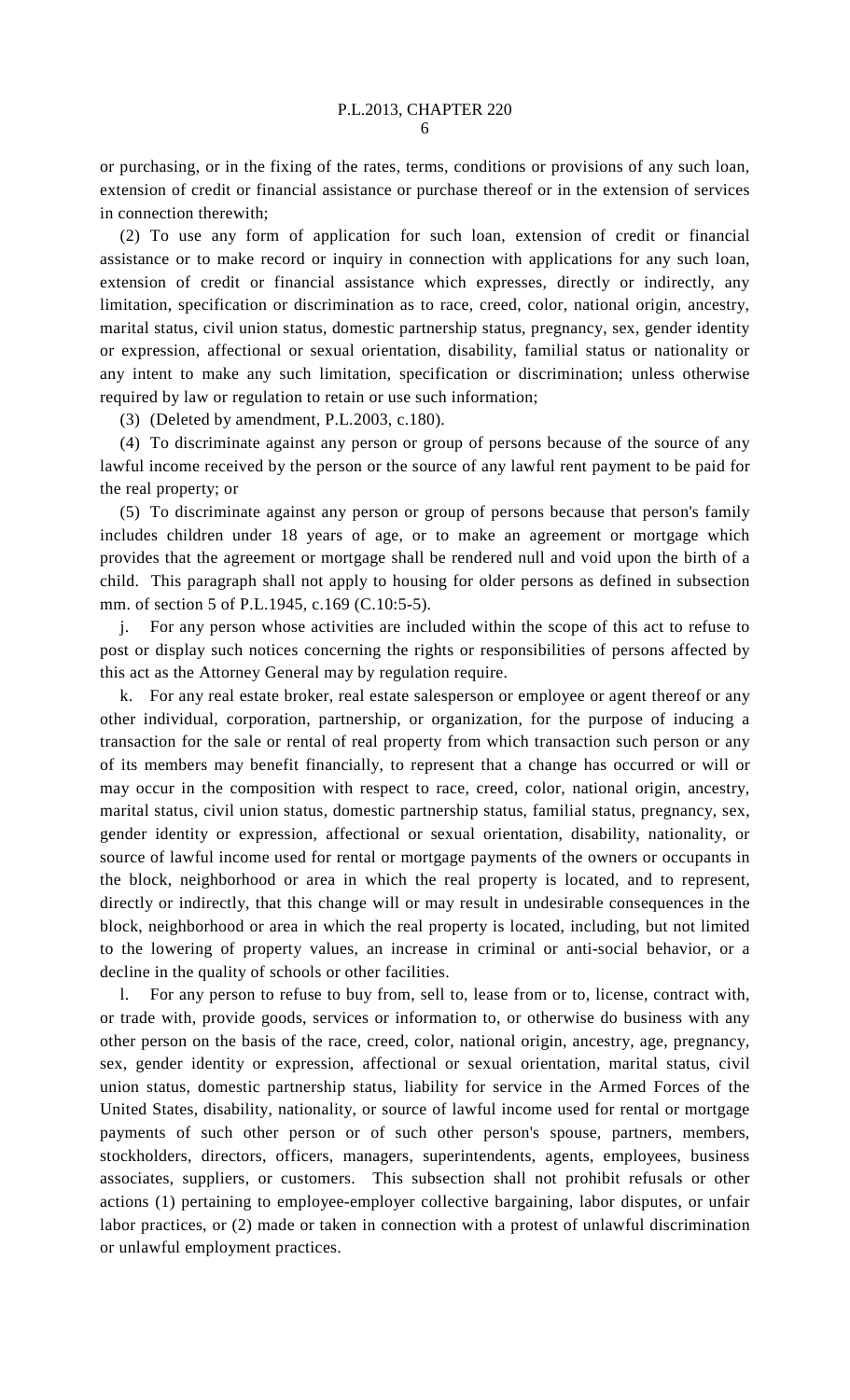m. For any person to:

 (1) Grant or accept any letter of credit or other document which evidences the transfer of funds or credit, or enter into any contract for the exchange of goods or services, where the letter of credit, contract, or other document contains any provisions requiring any person to discriminate against or to certify that he, she or it has not dealt with any other person on the basis of the race, creed, color, national origin, ancestry, age, pregnancy, sex, gender identity or expression, affectional or sexual orientation, marital status, civil union status, domestic partnership status, disability, liability for service in the Armed Forces of the United States, or nationality of such other person or of such other person's spouse, partners, members, stockholders, directors, officers, managers, superintendents, agents, employees, business associates, suppliers, or customers.

 (2) Refuse to grant or accept any letter of credit or other document which evidences the transfer of funds or credit, or refuse to enter into any contract for the exchange of goods or services, on the ground that it does not contain such a discriminatory provision or certification.

 The provisions of this subsection shall not apply to any letter of credit, contract, or other document which contains any provision pertaining to employee-employer collective bargaining, a labor dispute or an unfair labor practice, or made in connection with the protest of unlawful discrimination or an unlawful employment practice, if the other provisions of such letter of credit, contract, or other document do not otherwise violate the provisions of this subsection.

 n. For any person to aid, abet, incite, compel, coerce, or induce the doing of any act forbidden by subsections l. and m. of section 11 of P.L.1945, c.169 (C.10:5-12), or to attempt, or to conspire to do so. Such prohibited conduct shall include, but not be limited to:

 (1) Buying from, selling to, leasing from or to, licensing, contracting with, trading with, providing goods, services, or information to, or otherwise doing business with any person because that person does, or agrees or attempts to do, any such act or any act prohibited by this subsection; or

 (2) Boycotting, commercially blacklisting or refusing to buy from, sell to, lease from or to, license, contract with, provide goods, services or information to, or otherwise do business with any person because that person has not done or refuses to do any such act or any act prohibited by this subsection; provided that this subsection shall not prohibit refusals or other actions either pertaining to employee-employer collective bargaining, labor disputes, or unfair labor practices, or made or taken in connection with a protest of unlawful discrimination or unlawful employment practices.

 o. For any multiple listing service, real estate brokers' organization or other service, organization or facility related to the business of selling or renting dwellings to deny any person access to or membership or participation in such organization, or to discriminate against such person in the terms or conditions of such access, membership, or participation, on account of race, creed, color, national origin, ancestry, age, marital status, civil union status, domestic partnership status, familial status, pregnancy, sex, gender identity or expression, affectional or sexual orientation, disability or nationality.

 p. Nothing in the provisions of this section shall affect the ability of an employer to require employees to adhere to reasonable workplace appearance, grooming and dress standards not precluded by other provisions of State or federal law, except that an employer shall allow an employee to appear, groom and dress consistent with the employee's gender identity or expression.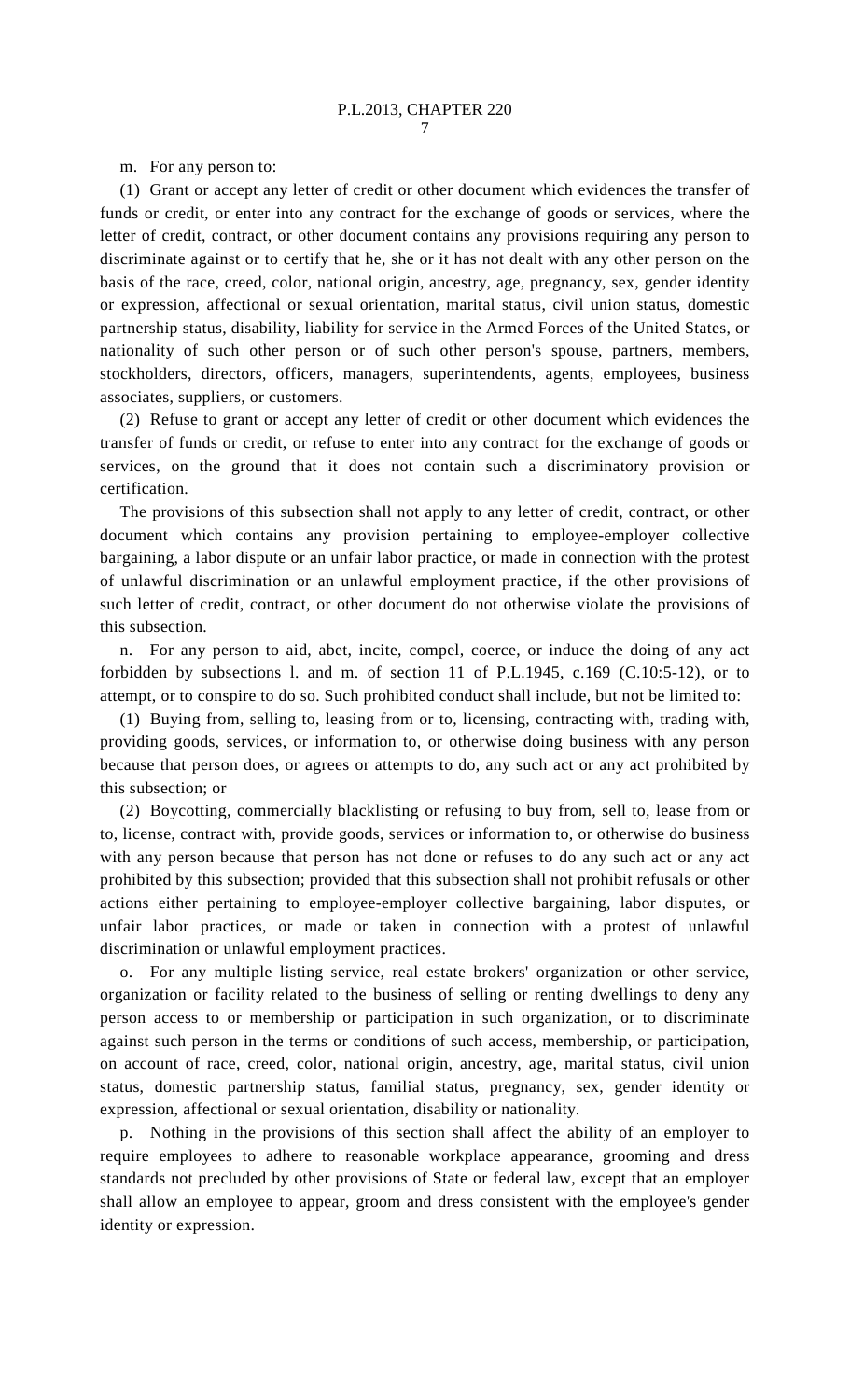q. (1) For any employer to impose upon a person as a condition of obtaining or retaining employment, including opportunities for promotion, advancement or transfers, any terms or conditions that would require a person to violate or forego a sincerely held religious practice or religious observance, including but not limited to the observance of any particular day or days or any portion thereof as a Sabbath or other holy day in accordance with the requirements of the religion or religious belief, unless, after engaging in a bona fide effort, the employer demonstrates that it is unable to reasonably accommodate the employee's religious observance or practice without undue hardship on the conduct of the employer's business. Notwithstanding any other provision of law to the contrary, an employee shall not be entitled to premium wages or premium benefits for work performed during hours to which those premium wages or premium benefits would ordinarily be applicable, if the employee is working during those hours only as an accommodation to his religious requirements. Nothing in this subsection q. shall be construed as reducing:

 (a) The number of the hours worked by the employee which are counted towards the accruing of seniority, pension or other benefits; or

 (b) Any premium wages or benefits provided to an employee pursuant to a collective bargaining agreement.

 (2) For an employer to refuse to permit an employee to utilize leave, as provided for in this subsection q., which is solely used to accommodate the employee's sincerely held religious observance or practice. Except where it would cause an employer to incur an undue hardship, no person shall be required to remain at his place of employment during any day or days or portion thereof that, as a requirement of his religion, he observes as his Sabbath or other holy day, including a reasonable time prior and subsequent thereto for travel between his place of employment and his home; provided that any such absence from work shall, wherever practicable in the reasonable judgment of the employer, be made up by an equivalent amount of time and work at some other mutually convenient time, or shall be charged against any leave with pay ordinarily granted, other than sick leave, and any such absence not so made up or charged, may be treated by the employer of that person as leave taken without pay.

 (3) (a) For purposes of this subsection q., "undue hardship" means an accommodation requiring unreasonable expense or difficulty, unreasonable interference with the safe or efficient operation of the workplace or a violation of a bona fide seniority system or a violation of any provision of a bona fide collective bargaining agreement.

 (b) In determining whether the accommodation constitutes an undue hardship, the factors considered shall include:

 (i) The identifiable cost of the accommodation, including the costs of loss of productivity and of retaining or hiring employees or transferring employees from one facility to another, in relation to the size and operating cost of the employer.

 (ii) The number of individuals who will need the particular accommodation for a sincerely held religious observance or practice.

 (iii) For an employer with multiple facilities, the degree to which the geographic separateness or administrative or fiscal relationship of the facilities will make the accommodation more difficult or expensive.

 (c) An accommodation shall be considered to constitute an undue hardship if it will result in the inability of an employee to perform the essential functions of the position in which he or she is employed.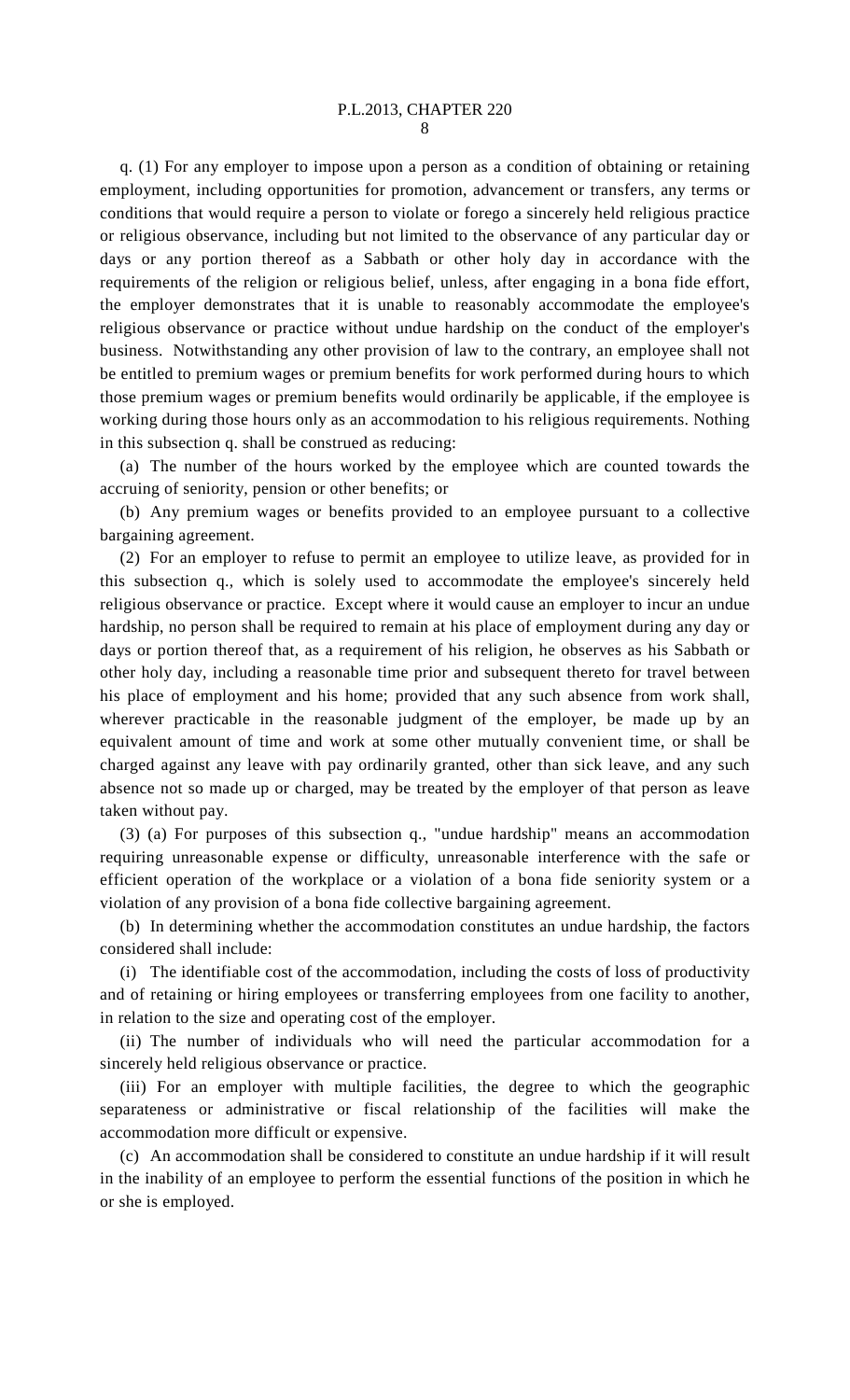(d) (i) The provisions of this subsection q. shall be applicable only to reasonable accommodations of religious observances and shall not supersede any definition of undue hardship or standards for reasonable accommodation of the disabilities of employees.

 (ii) This subsection q. shall not apply where the uniform application of terms and conditions of attendance to employees is essential to prevent undue hardship to the employer. The burden of proof regarding the applicability of this subparagraph (d) shall be upon the employer.

 r. For any employer to take reprisals against any employee for requesting from any other employee or former employee of the employer information regarding the job title, occupational category, and rate of compensation, including benefits, of any employee or former employee of the employer, or the gender, race, ethnicity, military status, or national origin of any employee or former employee of the employer, regardless of whether the request was responded to, if the purpose of the request for the information was to assist in investigating the possibility of the occurrence of, or in taking of legal action regarding, potential discriminatory treatment concerning pay, compensation, bonuses, other compensation, or benefits. Nothing in this subsection shall be construed to require an employee to disclose such information about the employee herself to any other employee or former employee of the employer or to any authorized representative of the other employee or former employee.

 s. For an employer to treat, for employment-related purposes, a woman employee that the employer knows, or should know, is affected by pregnancy in a manner less favorable than the treatment of other persons not affected by pregnancy but similar in their ability or inability to work. In addition, an employer of an employee who is a woman affected by pregnancy shall make available to the employee reasonable accommodation in the workplace, such as bathroom breaks, breaks for increased water intake, periodic rest, assistance with manual labor, job restructuring or modified work schedules, and temporary transfers to less strenuous or hazardous work, for needs related to the pregnancy when the employee, based on the advice of her physician, requests the accommodation, unless the employer can demonstrate that providing the accommodation would be an undue hardship on the business operations of the employer. The employer shall not in any way penalize the employee in terms, conditions or privileges of employment for requesting or using the accommodation. Workplace accommodation provided pursuant to this subsection and paid or unpaid leave provided to an employee affected by pregnancy shall not be provided in a manner less favorable than accommodations or leave provided to other employees not affected by pregnancy but similar in their ability or inability to work. This subsection shall not be construed as otherwise increasing or decreasing any employee's rights under law to paid or unpaid leave in connection with pregnancy.

 For the purposes of this section "pregnancy" means pregnancy, childbirth, or medical conditions related to pregnancy or childbirth, including recovery from childbirth.

 For the purposes of this subsection, in determining whether an accommodation would impose undue hardship on the operation of an employer's business, the factors to be considered include: the overall size of the employer's business with respect to the number of employees, number and type of facilities, and size of budget; the type of the employer's operations, including the composition and structure of the employer's workforce; the nature and cost of the accommodation needed, taking into consideration the availability of tax credits, tax deductions, and outside funding; and the extent to which the accommodation would involve waiver of an essential requirement of a job as opposed to a tangential or nonbusiness necessity requirement.